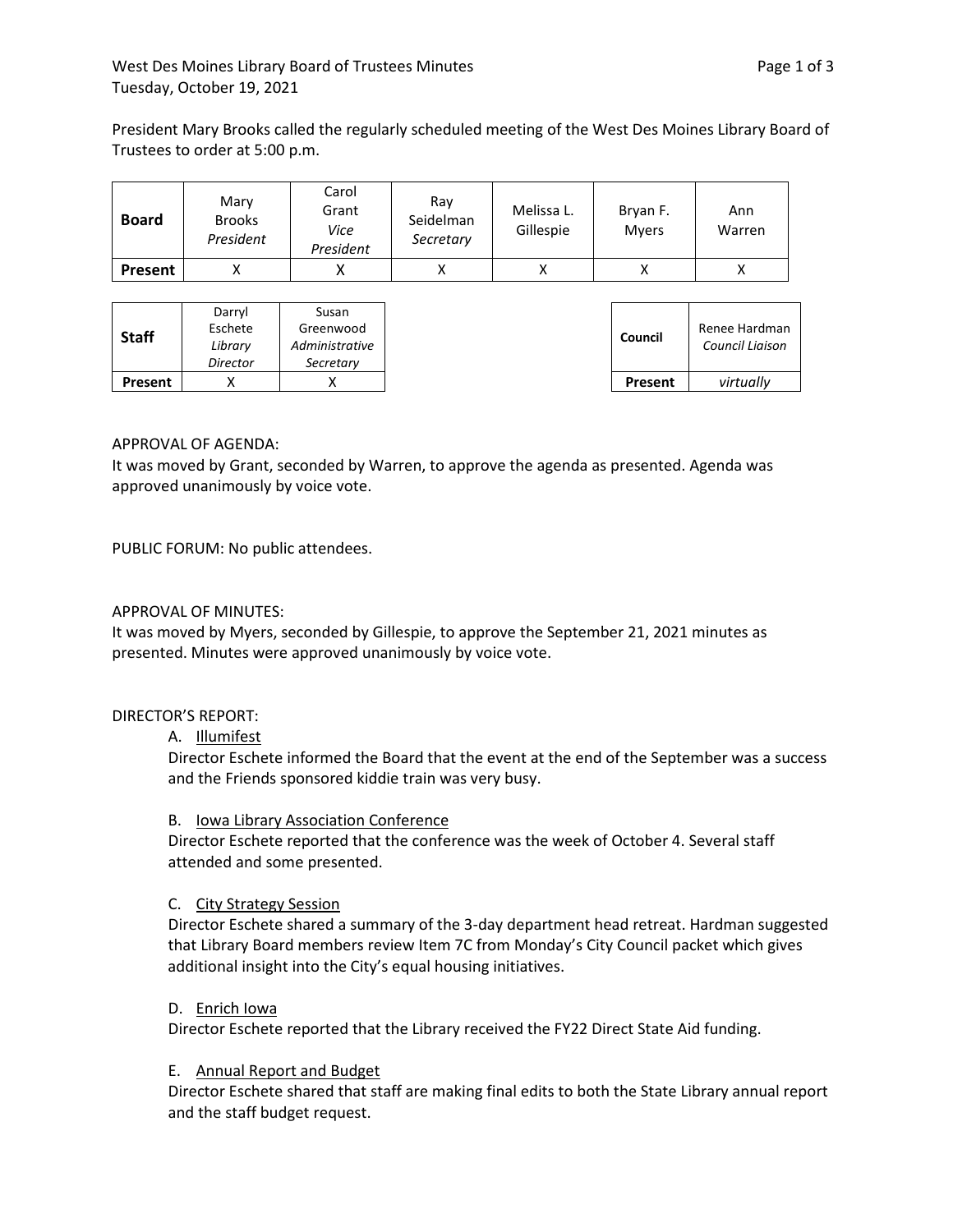## F. Division Report – Head of Youth Services

Jenna Ehler summarized the youth services team's return to in person programming, her work on finding an outreach vehicle and Teen Center staffing and behavior issues. She gave information on the work being done with community partners. The Board discussed the issues being faced in the Teen Center. Councilwoman Hardman inquired about increasing staffing to help provide oversight in the Teen Center. Director Eschete responded that it would help and that the FY23 budget request will include a supplemental request for additional staffing at service desks.

# G. Valley Junction Kiosk Usage Report

Director Eschete shared that kiosk use has dipped with school starting.

# H. Gift Trust Report

Director Eschete provided the updated report on funds available in the Gift Trust.

# APPROVAL OF BILLS - *Action*:

It was moved by Seidelman, seconded by Grant, to approve the October 19, 2021 bill list as presented. Bills approved unanimously by voice vote.

# BUDGET REVIEW:

Director Eschete shared the budget reports.

## ASSIGNMENT REPORTS:

Friends:

Seidelman shared that the Friends will be collecting children's book donations for Human Services in November. He also noted that the Friends have booked the Raccoon River Nature Lodge for April 7, 2022 to host their Wine and Cheese event. Warren shared that the Friends discussed further the funding application and decided it will only be used by Library staff.

a. Request for Approval of Grant and Funding Application for Friends Foundation – *Action*

It was moved by Myers, seconded by Gillespie, to approve of the use of the Grant and Funding Application by the Friends Foundation. Motion approved unanimously by voice vote.

Personnel/Nominating: No items.

## Operations:

Director Eschete shared that the Strategic Plan is being reviewed by City Legal, he will follow up and be sure it gets sent out.

City Council Liaison: No items.